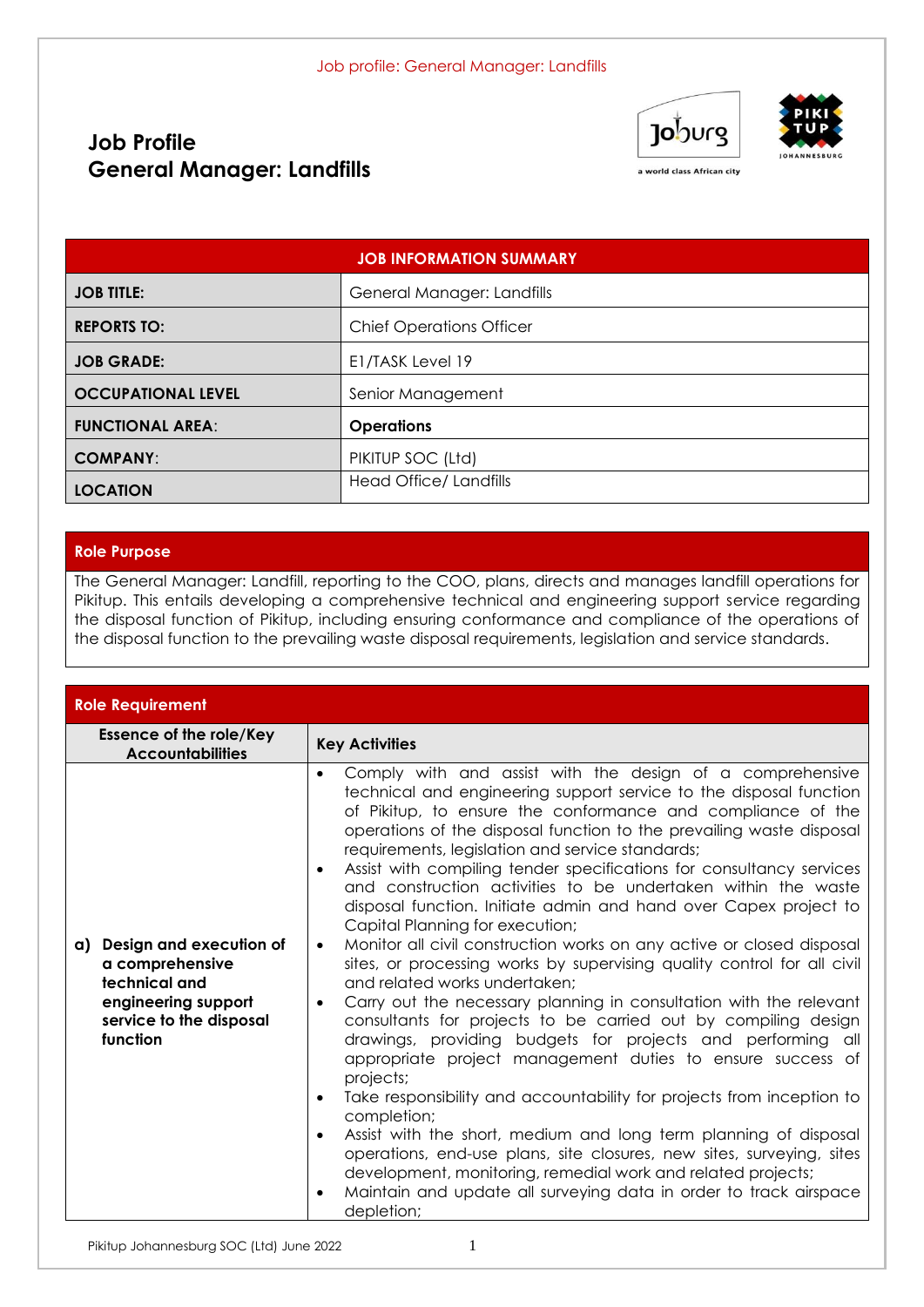|    | Job profile: General Manager: Landfills                              |                                                                                                                                                                                                                                                                                                                                                                                                                                                                                                                                                                                                                             |  |  |  |  |  |
|----|----------------------------------------------------------------------|-----------------------------------------------------------------------------------------------------------------------------------------------------------------------------------------------------------------------------------------------------------------------------------------------------------------------------------------------------------------------------------------------------------------------------------------------------------------------------------------------------------------------------------------------------------------------------------------------------------------------------|--|--|--|--|--|
|    | <b>Role Requirement</b>                                              |                                                                                                                                                                                                                                                                                                                                                                                                                                                                                                                                                                                                                             |  |  |  |  |  |
|    | <b>Essence of the role/Key</b><br><b>Accountabilities</b>            | <b>Key Activities</b>                                                                                                                                                                                                                                                                                                                                                                                                                                                                                                                                                                                                       |  |  |  |  |  |
|    |                                                                      | Maintain and update site plans;<br>$\bullet$<br>Involved in the acquisition of site operating permits, closure permits,<br>$\bullet$<br>etc. by liaising with relevant authorities when necessary;<br>Liaise and interact with respective internal units within Pikitup,<br>$\bullet$<br>government departments, consultants, consultants, contractors,<br>personnel, etc. with regards to the functioning of the disposal unit in<br>a sustainable manner.                                                                                                                                                                 |  |  |  |  |  |
|    | b) Initiation and managing<br>of operational and capital<br>projects | Administer financial control over the area of control in accordance<br>$\bullet$<br>with the policies and procedures of the Pikitup finance department;<br>Ensure that budgets are complied with, by comparing budgets<br>$\bullet$<br>approved vs. budgets not exceeded for both operating and capital<br>projects;<br>Administer project programmes to ensure that projects are<br>$\bullet$<br>completed on scheduled time frames.                                                                                                                                                                                       |  |  |  |  |  |
|    | c) Coordination of disposal<br>operations                            | Coordinate overall disposal operations focussing on landfills,<br>$\bullet$<br>material recycling facilities, compost plant and transfer stations;<br>Coordinate operations meetings with Regional Managers;<br>$\bullet$<br>Strategically ensure availability of all key operational equipment and<br>$\bullet$<br>resources.                                                                                                                                                                                                                                                                                              |  |  |  |  |  |
|    | d) Environmental<br>Compliance                                       | Ensure environmental compliance of landfill, material recycling<br>$\bullet$<br>facilities and compost plant;<br>Acquire all necessary permits;<br>$\bullet$<br>Ensure that Environmental Committee meetings take place;<br>$\bullet$<br>Ensure internal and external environmental audits are undertaken;<br>$\bullet$<br>Ensure compliance to permit conditions;<br>$\bullet$<br>Ensure the development of waste disposal facilities are in line with<br>$\bullet$<br>prevailing or regulating requirements;<br>Ensure proper closure, rehabilitation and monitoring of closed waste<br>$\bullet$<br>disposal facilities. |  |  |  |  |  |
|    | e) Sustainable operating<br>budget control                           | Ensure sustainable operational budgets (planning and budgeting):<br>$\bullet$<br>Assist the Chief Operation Officer to control and monitor<br>expenditure.                                                                                                                                                                                                                                                                                                                                                                                                                                                                  |  |  |  |  |  |
| f) | <b>Planning development</b><br>and maintenance of<br>waste disposal  | Oversee overall planning and maintenance of development of<br>$\bullet$<br>waste disposal facility;<br>Ensure availability of Capex budget to development;<br>$\bullet$<br>Plan to ensure necessary Capex budgeting;<br>$\bullet$<br>Control and monitor expenditure in conjunction with relevant<br>$\bullet$<br>department                                                                                                                                                                                                                                                                                                |  |  |  |  |  |
|    | g) HR Management                                                     | Implement and maintain the biometric system;<br>$\bullet$<br>Manage employee relations at the landfill;<br>$\bullet$<br>Implement performance Management;<br>$\bullet$<br>Implement skills development programmes;<br>$\bullet$<br>Manage disciplinary and grievance backlogs;<br>$\bullet$<br>Attend to long standing acting agreements;<br>$\bullet$<br>Carryout Human Resources Management and Employee Relations<br>$\bullet$<br>liaison and fast tracking of long outstanding Employee Relations<br>matters.                                                                                                           |  |  |  |  |  |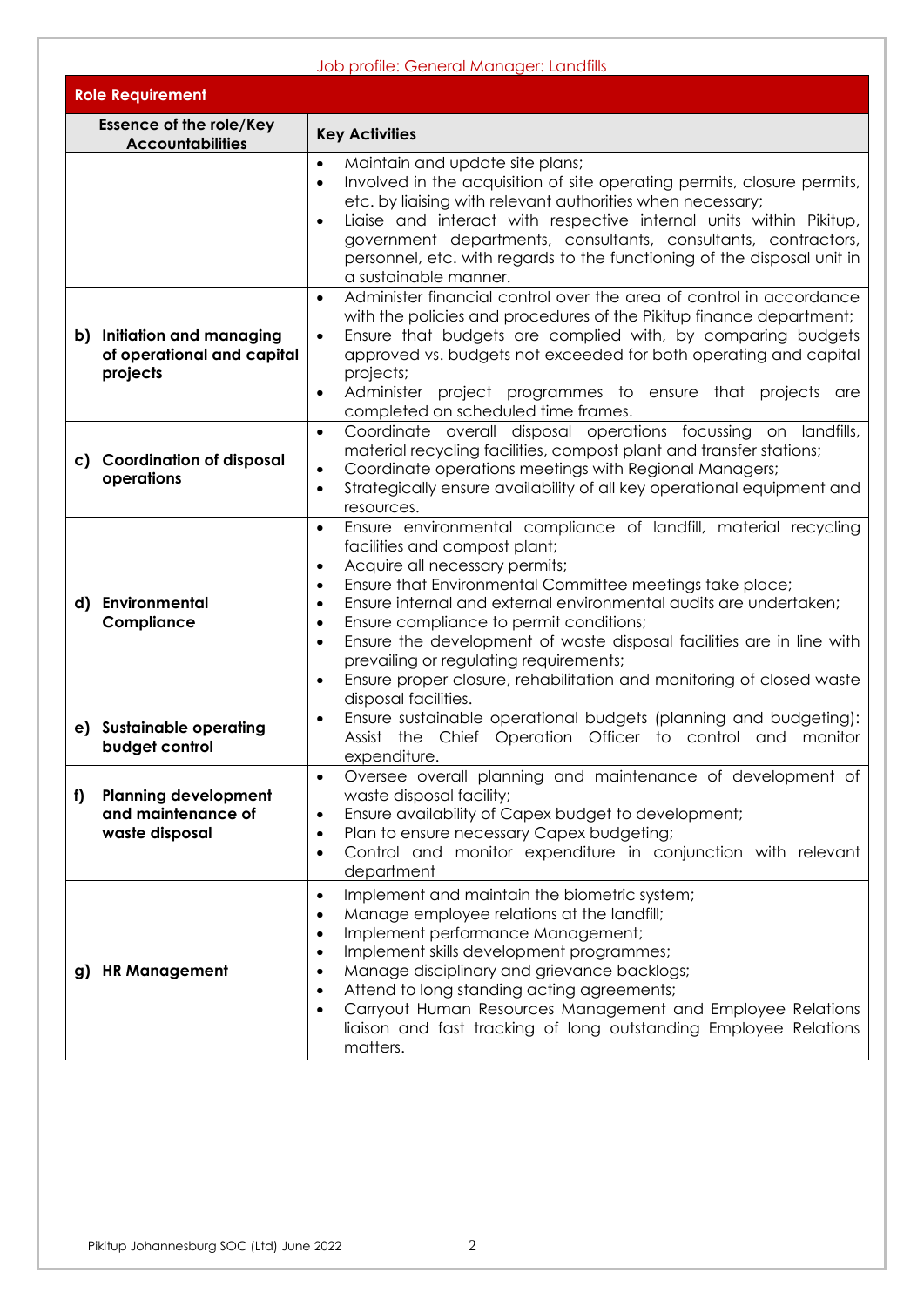## **KEY RELATIONSHIP INTERFACES**

### **Internal Key Relationships (to Pikitup):**

- Chief Operations Officer
- Executives
- Pikitup's Senior Management.
- Pikitup staff

### **External Relationships (with departments and other key parties):**

- City of Johannesburg (Shareholder)
- Government Departments
- **Consultants**
- Shareholders and the public

| <b>Job Specific Requirements</b>                                                                                                                                                                                                                                                                                                                                                                                                                                                                                                                                                                                                              |                                                                                                                                                                                                                                                                                                                                                                                                                                                               |  |  |  |
|-----------------------------------------------------------------------------------------------------------------------------------------------------------------------------------------------------------------------------------------------------------------------------------------------------------------------------------------------------------------------------------------------------------------------------------------------------------------------------------------------------------------------------------------------------------------------------------------------------------------------------------------------|---------------------------------------------------------------------------------------------------------------------------------------------------------------------------------------------------------------------------------------------------------------------------------------------------------------------------------------------------------------------------------------------------------------------------------------------------------------|--|--|--|
| <b>Competencies (Knowledge, skills and attributes)</b>                                                                                                                                                                                                                                                                                                                                                                                                                                                                                                                                                                                        |                                                                                                                                                                                                                                                                                                                                                                                                                                                               |  |  |  |
| <b>Skills</b>                                                                                                                                                                                                                                                                                                                                                                                                                                                                                                                                                                                                                                 | <b>Behaviours</b>                                                                                                                                                                                                                                                                                                                                                                                                                                             |  |  |  |
| Organising and prioritising<br>٠<br>Conflict resolution<br>$\bullet$<br>Influencing and persuading<br>$\bullet$<br>Employment relations, negotiation<br>and<br>$\bullet$<br>mediation<br>Strategy formulation and implementation<br>$\bullet$<br>Operational management<br>$\bullet$<br>Strategic planning<br>$\bullet$<br>Networking<br>$\bullet$<br>Teamwork and team building<br>$\bullet$<br>Change management<br>٠<br>Performance management<br>$\bullet$<br>Strong verbal and written communication<br>$\bullet$<br>and presentation skills<br>Report writing<br>Interpersonal skills<br>٠<br>Computer skills including MS Word and SAP | <b>Building a vision</b><br>Team building<br>$\bullet$<br>Adapting and responding to change<br>Dynamic and Influential<br>$\bullet$<br>Strategic thinking<br>$\bullet$<br>Honesty and integrity<br>$\bullet$<br>Organising and prioritising<br>$\bullet$<br>Motivating and empowering staff<br>$\bullet$<br>Diplomacy and tact<br>$\bullet$<br>Attention to detail<br>$\bullet$<br>Judgement and decision making<br>$\bullet$<br>Networking and collaboration |  |  |  |
| Knowledge:<br>$\bullet$<br>State the job knowledge<br>$\bullet$<br>required<br>$\bullet$<br>Regulations<br>$\bullet$<br>discipline<br>$\bullet$<br>$\bullet$                                                                                                                                                                                                                                                                                                                                                                                                                                                                                  | Strong commercial knowledge<br>Understanding of Municipal Finance Management Act (MFMA)<br>and related regulations<br>Knowledge of Treasury Regulations and Public Service<br>Knowledge of industry standards, best practices and trends in the<br>Knowledge of Fleet and Logistics Management<br>Knowledge of South African labour legislation<br>Knowledge of the South African Auditing Standards                                                          |  |  |  |